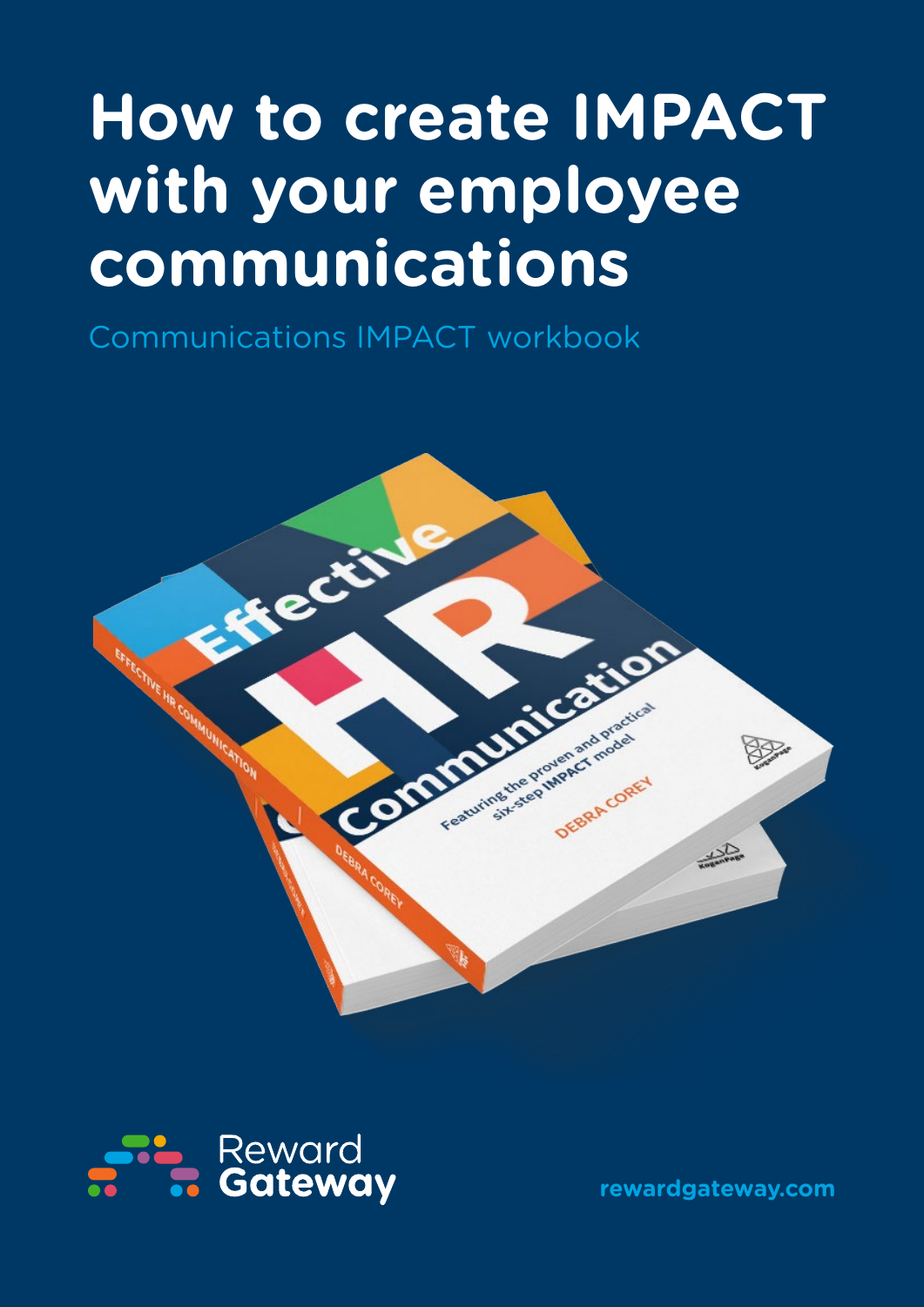This workbook was created to help bring the IMPACT communications model to life at your company, using it to create the most effective and yes, impactful, communication campaigns to ensure you meet your communication and business objectives.

#### **Key points of the IMPACT™ Communications Model**

- **• Steps are not sequential.** The steps are not intended to be taken in a prescribed order. They are fluid and should be taken in a flexible and ongoing way throughout your campaign.
- **• All steps should be taken.** It's important to take all steps in the model, and not skip over them thinking they aren't necessary or you don't have enough time. Skip them and you risk losing the impact of your communications.
- **• Keep your focus.** Be driven by the objectives of your communications campaign, focusing on achieving these throughout each and every step. Think of them as your North Star, guiding you to your ultimate destination.
- **• Wear the right hat.** Put on your 'hat' when you carry out the work for each step of the model, helping you get in character and have the mindset to succeed.

#### **Remember the goal**

You know your communication is effective when you achieve:

- **1. Shared meaning** employees understand and are clear on the messages you've communicated - what you've said is what they've heard.
- **2. Call to action** employees know exactly what they need to do by when.
- **3. Trust** there is greater trust between your employees and your company, which is achieved through your open and honest approach to communication
- **4. Employee engagement** employees are engaged through a greater understanding and appreciation achieved through communication.

## How to use this workbook

This booklet is designed to help you work your way through each of the six elements of the model, asking questions specific to the step and helping you map out your plan. Refer to and amend this workbook throughout your communications campaign to achieve the best results.

## **Investigation**

Investigation is the step you take wearing your detective's hat to make sure you get all the information and direction you need before jumping in to create your communications campaign. It also involves creating your very (very!) important communication objectives.

#### Questions to consider

- Who are the 'right' people to talk to and get feedback from?
- What are the 'right' questions to ask to make sure you get the answers you want and need.
- What's been done in the past that's worked or not worked that you can learn from?
- What else is going on in the business that will impact your campaign?
- What objectives will you create to drive your communication messages and meet your business needs?
- How will you gain agreement on your objectives?

#### Your action plan

| Who are the 'right'<br>people you will get input<br>and feedback from? |  |
|------------------------------------------------------------------------|--|
| What are the 'right'<br>questions to be asked?                         |  |
| What are the objectives<br>for your communications<br>campaign?        |  |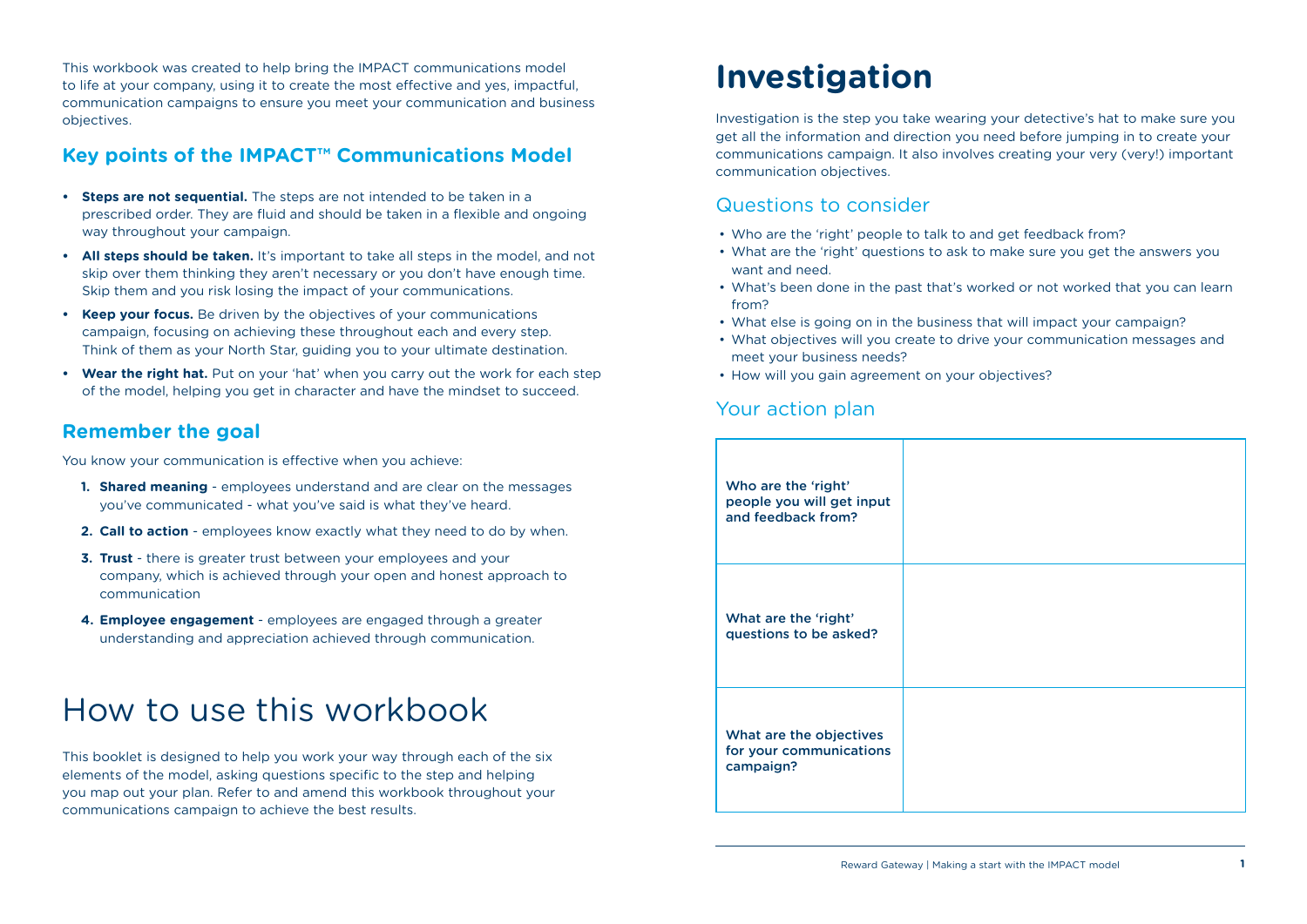## **Medium**

Medium is the step you take wearing your designer's hat to help you select which medium, or media, will help you best meet your communication objectives.

#### Questions to consider

- What medium(s) will best fit the culture of your company?
- What is the right mix of media to use to meet the needs of your diverse workforce?
- What medium(s) should be used to meet your timelines?
- What medium(s) should be used to come in within budget?
- What medium(s) has been used in the past that's worked or not worked that you can learn from?

#### Your action plan

In the table below list out each of your objectives, the media which will help you best achieve it, and finally, the targeted audience for each medium to ensure you don't miss out on any part of your workforce.

| Objective | <b>Medium</b> | <b>Audience</b> |
|-----------|---------------|-----------------|
|           |               |                 |
|           |               |                 |
|           |               |                 |
|           |               |                 |
|           |               |                 |
|           |               |                 |
|           |               |                 |
|           |               |                 |

## **Planning**

Planning is the step you take wearing your planner's hat to manage your communications campaign so that you can meet (or exceed) your objectives and meet your timeline and budget.

#### Questions to consider

- What planning tools will you use to manage your communications campaign?
- How will you determine responsibilities, tasks and timelines?
- How will you identify and address any challenges or risks throughout the campaign?

#### Your action plan

The table below is a high level planning document you can use to get you started with planning your campaign. For each task, list out who will be responsible and the timeline.

| Responsibility | <b>Timeline</b> |
|----------------|-----------------|
|                |                 |
|                |                 |
|                |                 |
|                |                 |
|                |                 |
|                |                 |
|                |                 |
|                |                 |
|                |                 |
|                |                 |
|                |                 |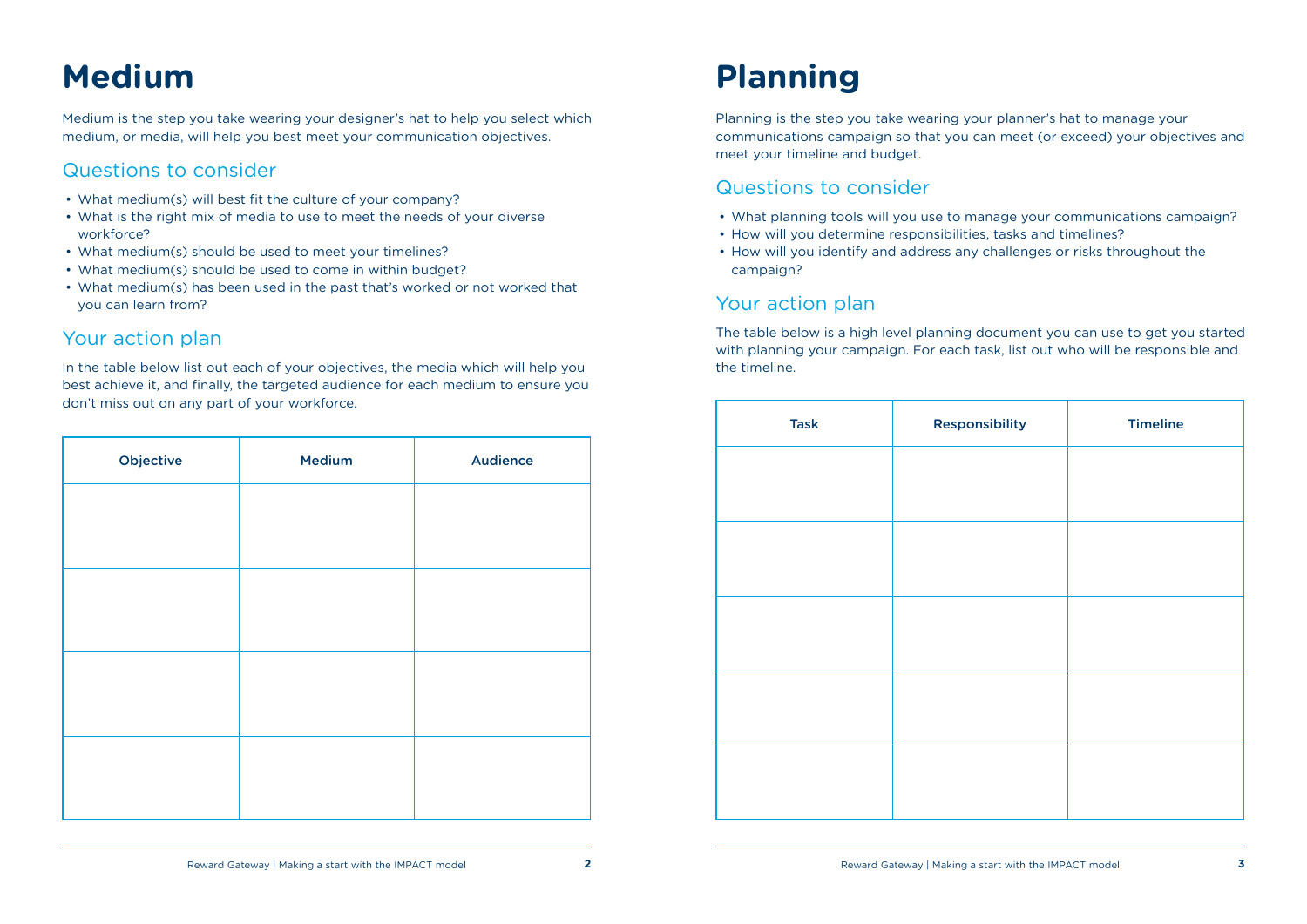## **Allies**

Allies are people you need and who you work with throughout your communications campaign to ensure you succeed. They make your team stronger, and by wearing the hat of a campaigner, you rally their support and cooperation.

### Questions to consider

- Of the different types of allies, who do you need for your campaign?
- Who do you need on your team so they don't derail all the good work you are trying to achieve?
- What will you do to build a relationship with, support and trust from each of your allies?
- How will you communicate throughout your campaign with your allies?
- How will you partner with managers, who are VIA (very important allies) throughout your campaign?

### Your action plan

For each type of ally, list the people who will be a part of your campaign.

| <b>Type of ally</b>                                                                 | List of people |
|-------------------------------------------------------------------------------------|----------------|
| <b>Endorser</b> (endorse<br>or support, giving it<br>credibility)                   |                |
| Partner (form your<br>project team to make<br>decisions and share<br>workload)      |                |
| <b>Contributor</b> (sit outside<br>of the project team,<br>contribute at key times) |                |
| <b>External (external</b><br>people who provide<br>expertise & support)             |                |

## **Content**

Content is what you develop to ensure your employees click on, read and listen to your communications material. By wearing the hat of a writer you can create engaging content that helps you achieve your communication objectives.

### Questions to consider

- How will you create content that achieves your guiding principles of being valuable and consistent?
- How will you create your communication 'pyramid', prioritising messages based on their importance, e.g. most important, second most and, third most important?
- 
- 
- 
- How will you think and act like a marketer to sell your content and messages? • How will you create a call to action through your content? • How will you create content to meet the needs of your diverse workforce? • Will you create a brand for your campaign?

### Your action plan

List out the key messages to be included in your campaign, the audience it will be for (e.g. all employees or a segment/group of employees) and then which level of message.

| Key message | <b>Audience</b> | <b>Level of</b><br>importar |
|-------------|-----------------|-----------------------------|
|             |                 |                             |
|             |                 |                             |
|             |                 |                             |
|             |                 |                             |
|             |                 |                             |
|             |                 |                             |
|             |                 |                             |

| <b>Audience</b> | <b>Level of</b><br>importance |
|-----------------|-------------------------------|
|                 |                               |
|                 |                               |
|                 |                               |
|                 |                               |
|                 |                               |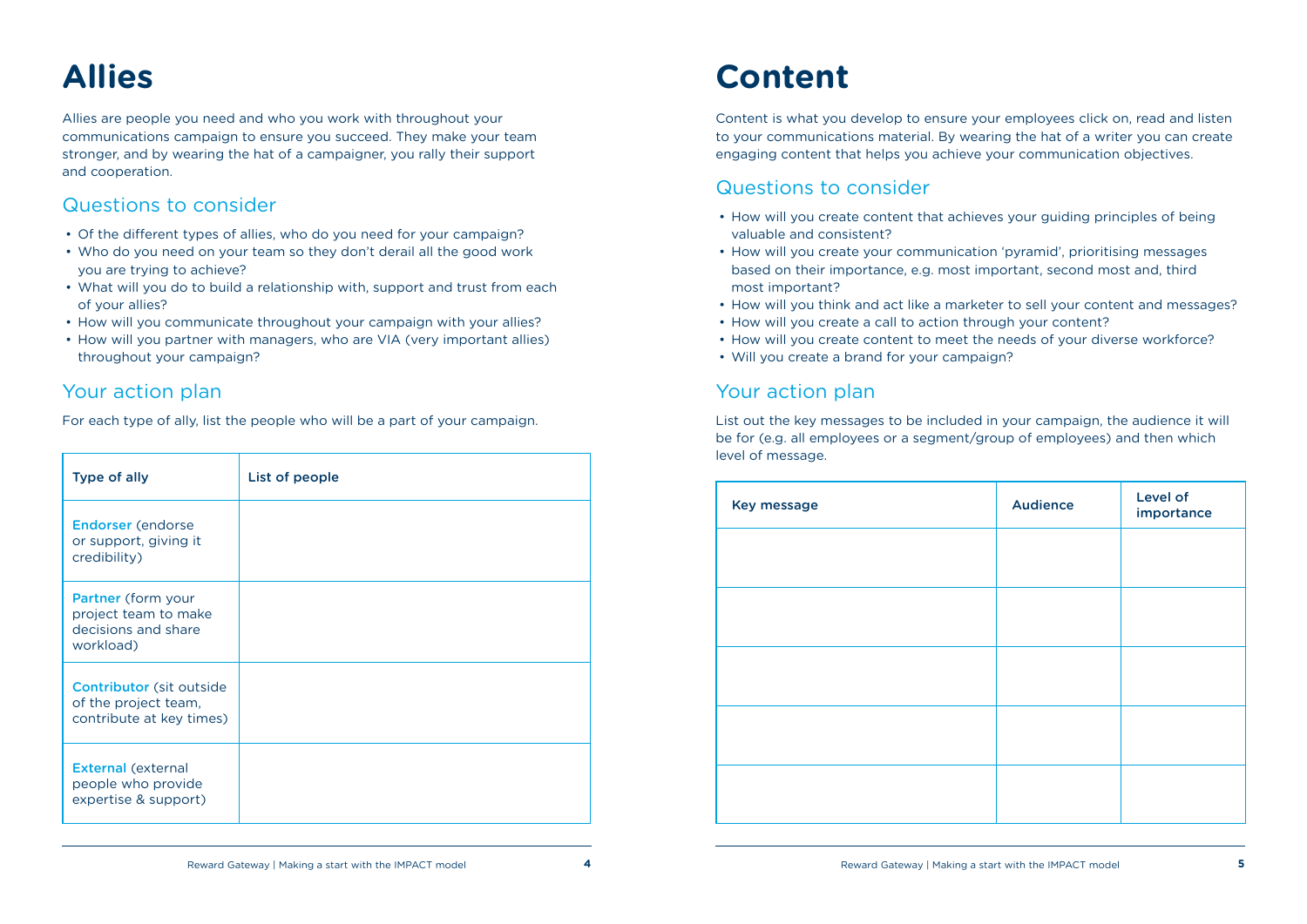## **Testing**

Testing is the step you take wearing your tester's hat to continually test, monitor and adjust your campaign to make sure it's going in the right direction to deliver your communication objectives.

### Questions to consider

- What test data, quantitative and qualitative, will you collect to determine if you've met your objectives?
- What method(s) will you use to collect test data (e.g. surveys, focus groups, social apps)?
- When will you collect data throughout your campaign?
- How will you track and report your test data?

### Your action plan

For each type of data, list out how you'll collect it and when.

| Type of data<br>to be collected | How data<br>will be collected | When data<br>will be collected |
|---------------------------------|-------------------------------|--------------------------------|
|                                 |                               |                                |
|                                 |                               |                                |
|                                 |                               |                                |
|                                 |                               |                                |
|                                 |                               |                                |
|                                 |                               |                                |
|                                 |                               |                                |
|                                 |                               |                                |
|                                 |                               |                                |
|                                 |                               |                                |

## More information

Now that you've completed the IMPACT workbook, you are on your way to creating a communications campaign that will truly make a difference at your company.

#### Further resources







If you'd like to read stories of what companies are doing to effectively communicate and engage with their employees you can go to Reward Gateway's website on **rg.co/learn**

If you'd like more information on employee engagement in general, of which communication is a key part, you can get the first two chapters of my new book free on **rg.co/freerebel**

Finally, please don't hesitate to contact me if you need any help or advice, I'm always happy to help.

**Email: debra@rebelplaybook.com LinkedIn: Debra Corey**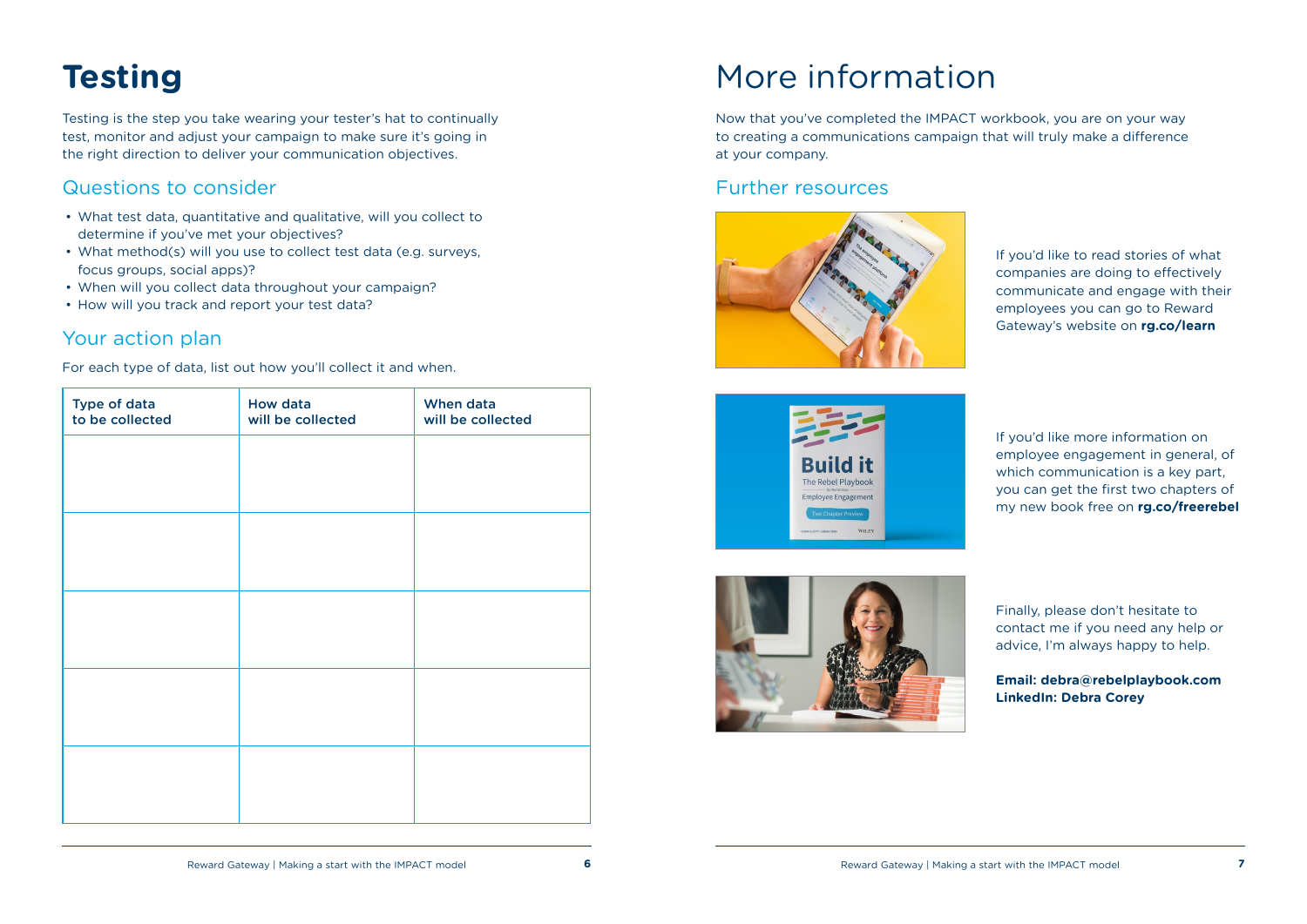**The old way of treating people at work has failed. Globally, only 30% of employees are engaged in their jobs and in this fast-paced world that's not enough.**

The world's most successful companies have recognised this and have been quietly doing things differently for nearly two decades. Over that time, they've generated stock market returns of twice the general market and they've had half the employee turnover of their peers. Their staff innovate more, deliver better customer service and beat the competition. These companies outperform and disrupt.

They break the rules of traditional HR. They rebel against the status quo. **Build It** has found the rebels and the rulebreakers and shares some of their best secrets for engaging their people.



### Get the book that explains the Engagement Bridge™ in practical, inspirational detail.

**Debra Corey** brings 30 years of experience in HR, with senior roles at Fortune 500 companies Gap and Honeywell. She shares practical case studies that can kickstart an employee engagement plan bringing her own pragmatic style to each situation.

Entrepreneur **Glenn Elliott** tells the 10 year story of Reward Gateway - it's growth from startup to the \$500m category leader in employee engagement technology. He charts the pitfalls that came from challenging the status quo and changing how companies think about their people and the bottom line. He'll explain the Engagement Bridge™ model to help readers build a meaningful connection with their people.

Find out more at **rg.co/rebelplaybook**

Featuring nearly 60 brand new, actionable tools and techniques from **LinkedIn, McDonald's, Krispy Kreme, Holden, Xero, GE, Atlassian** and many more companies both large and small.